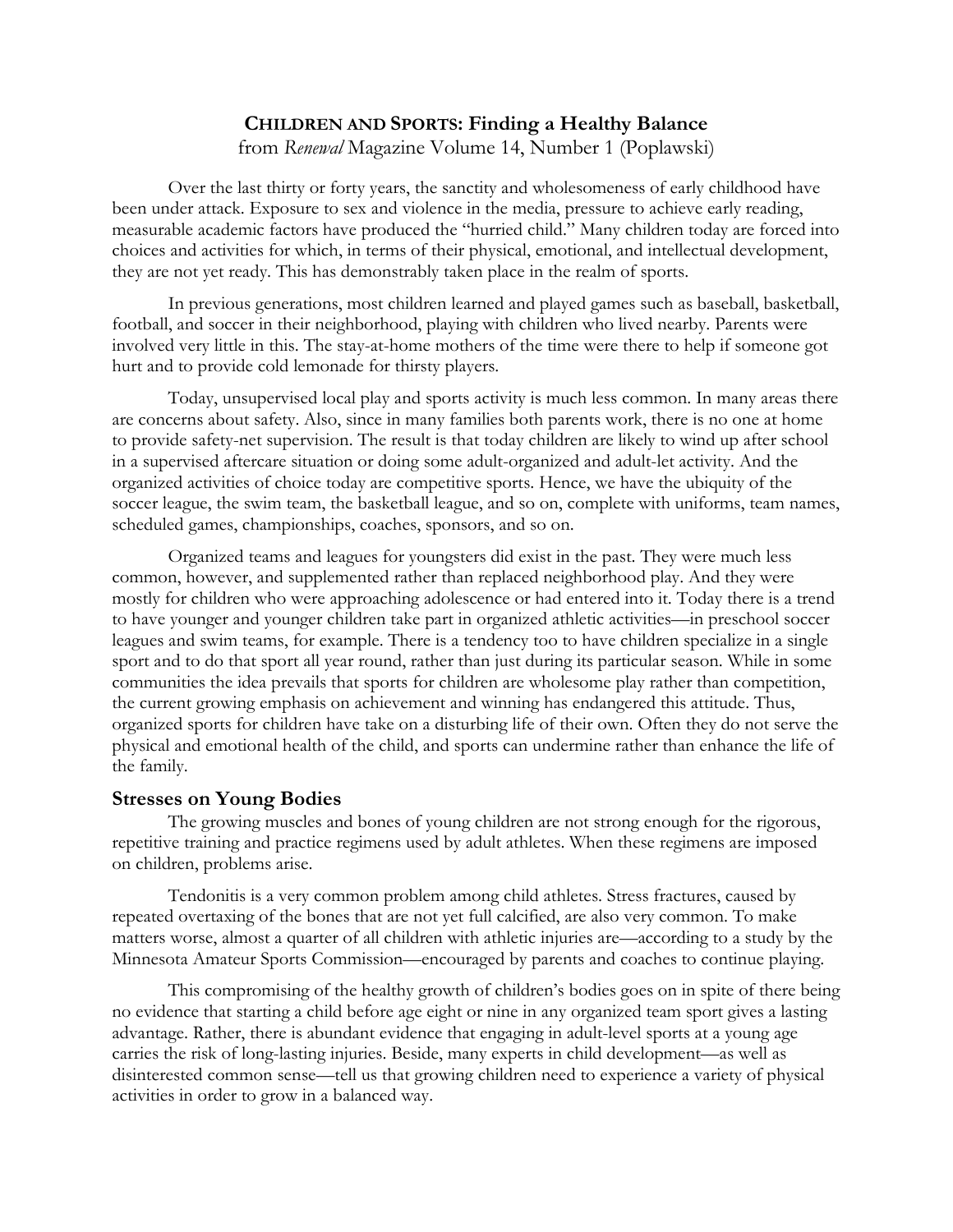#### **Stresses on Families**

A child's joining an athletic team has a big impact on the child's and on also the family's schedule and daily life. Homework, music lessons, and other activities have to be squeezed into a suddenly much fuller schedule, and there is little space for free play and time to just relax and unwind. The family dinner hour is often disrupted. A regular and appropriately early bedtime is a common casualty as well. Parents usually find that their chauffeuring duties increase markedly as they are enlisted to drive budding athletes to practices and games. Parents may also spend time (willingly or unwillingly) watching games and practices and waiting in parking lots for their children to be ready to go home.

According to New York child psychiatrist Alvin Rosen, structured sports time has doubled in the past generation, unstructured playtime has been cut in half, and time for that essential ingredient in family life—the family dinner—has declined by a third.

Especially problematic has been the proliferation of so-called "travel teams." These teams provide professional-level coaching and stiffer competition but place greater demands on the child and the family. A travel team many practice twice a week and play another two times a week. Its away-games can involve a round-trip of up to four hours. Such time-demands obviously put a lot of pressure on the schedules of children, parents, and families.

The travel team offers the child with some talent and interest an accelerated development in the sport and a better chance to "make the team" at the next level. Most travel teams have involved children in the year or two before high school. In some areas, though, the soccer travel team now involves eight-year-olds concerned about making the ten-year-old team. As one soccer mom complained, the whole thing can begin to feel like "an arms race."

Children on travel teams are often encouraged to play the same sport in more than one season. They are told that they will fall behind their peers if they do not play all year round. This fulltime involvement puts a lot of emotional pressure on the child.

Besides the narrow focus may prevent the balanced physical development that playing a variety of sports brings. Former major league baseball star Cal Ripken Jr. has been very critical of year-round single-sport involvement for young people. He feels that specialization in a single sport before age fifteen has no advantages and may in fact cause harm. Ripken himself played three sports throughout high school and attributes some of his success to this. Through soccer he developed footwork and balance and, through basketball, explosiveness and quickness. Ripken urges aspiring young baseball players to "put the glove down" when the baseball season is over.

# **Early Does Not Mean Better**

The appearance of "the earlier the better" philosophy in sports training is no surprise. Tiger Woods, who began to play golf at age three' the East European world-class gymnast who began training soon after they learned to walk; and other similar examples have convinced many parents that their child will miss out if they do not start early.

Sports history, though, reveals that often it is the late bloomers, who had to work longer and harder to catch up, who later became stars.

The same applies to early and intense ballet training. Rudolf Nureyev began formal training at age eleven.

There are substantial pressures on parents to go along with the trend toward early, organized athletics. When a child of seven or eight comes home reporting that all her friends are joining a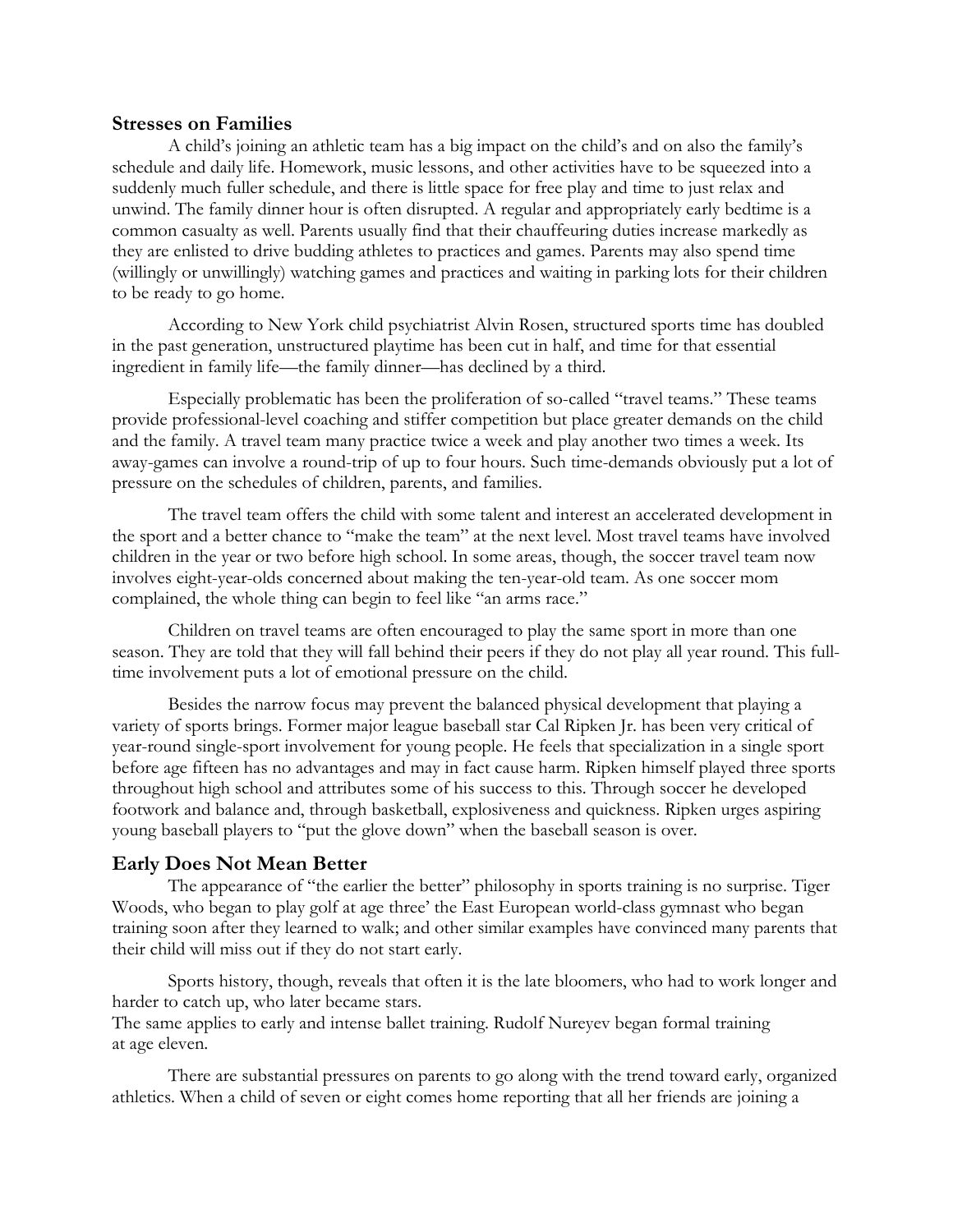soccer league, the parent feels compelled to let her join the crowd. Besides, many children need more exercise, and there may be no other opportunities for out-of-school group games. Organized competitive sports may seem to be the only option.

For some parents, the hope for their child of a college athletic scholarship or even a career in professional sports is also a factor. However, for children involved in organized sports, the dropout rate before adolescence is very high and is increasing. A *U.S. News*  $\mathcal{O}$  *World Report* article (June 7, 2004) called "Fixing Kids' Sports" reports that 70 percent of children involved in early, organized sports eventually drop out.

For a child who continues in a sport, the best motivation to do so is love of the game. The odds of even a talented child who persists in a particular sport profiting financially from it is not great. Dan Dayle, director of the Institute of Sports at the University of Rhode Island, cautions parents who hope that their child will get a college sports scholarship. His research shows that of the 475,000 fourth graders playing organized basketball, only 87,000 were still playing as seniors in high school. Of these, less than 3,000 won scholarships for their first year of college, and only 160 made it to the professional level. In soccer, the odds are much longer because many colleges recruit foreign players. For other sports, there is a similarly large gap between those who aspire to get scholarships and those who actually get them.

## **The Waldorf Model**

In Waldorf schools, the healthy, balanced physical development of the child is emphasized, perhaps more so than in any other approach to education. From the kindergarten through the elementary grades and high school, the children do activities that develop their fine-motor and coarse motor coordination. Finger games, handwork, outdoor games, eurythmy, Bothmer gymnastics, Spacial Dynamics, and (in the older grades) competitive sports such as soccer and basketball comprise an integrated approach to developing a healthy body that will be the basis for healthy emotional and intellectual life. Organized sports are indeed important in the healthy development of the child. Waldorf educators do not oppose organized sports but only counsel that they be begun at a particular age and be done in a particular way. Most schools have teams beginning in the sixth or seventh grade and going through high school.

During the first seven years, the child lives in a world of fantasy and imagination. As Rudolf Steiner said, "Play is the work of the young child." Free play (both indoors and outdoors) and simple noncompetitive games are all that is needed for the child's healthy physical development—assuming, of course, that the diet is a balanced one, based on a variety of whole, natural foods.

At this stage, pushing a structured or competitive activity can be problematic. It can lead to a "hardening" that is physical, emotional, and psychological. The young child's body can start to lose its characteristic softness and flexibility. Aggressiveness and competitiveness may develop, along with an awakened self-consciousness that is not really appropriate at this stage. Free play and noncompetitive games played for the fun of it should dominate in the first several years of formal school.

After age nine, the child changes, becoming less dreamy, more self-aware, and more independent. Also, he begins to be able to really practice, develop, and master the skills involved in a sport such as gymnastics or baseball. He may be ready for organized sports.

If the child does begin an organized athletic activity, the joy of the game rather than the competitive achievement should be emphasized.